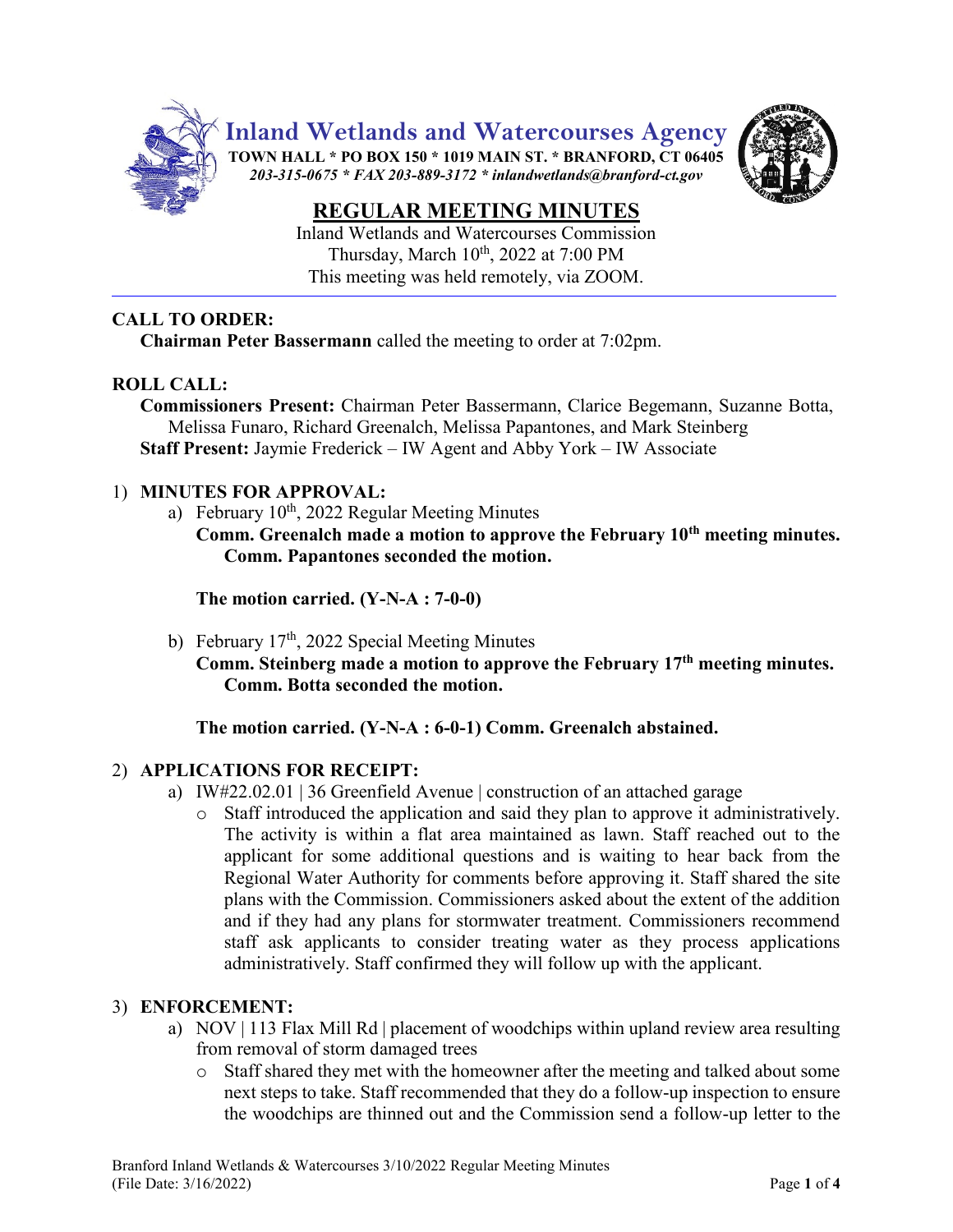homeowner clarifying what activities would require a permit in the future. Staff stated the NOV would not be resolved until the work is completed.

- o Commissioners stated that sending a follow-up would be best practice and they could hear from staff at the April meeting.
- b) NOV | 11 Pond View Terrace | placement of woodchips within upland review area resulting from removal of storm damaged trees within conservation easement **\*This item was tabled to later in the meeting\***
- c) NOV | 7 Featherbed and 391 East Main St | excavation of watercourse
	- o Staff reminded the Commission that in December, some clearing was done on this property unintentionally. A soil scientist had gone out to determine if there was a wetland or watercourse present and it was determined that there was a watercourse. Staff shared that the channel has since been cleared out a bit, seemingly to promote drainage. Staff contacted the property owners to discuss the activity and recommended they reach out to their neighbors to discuss the activity and inform them that there is a watercourse in that area. Staff shared a map of where the activity took place, noting that there is a pipe that begins on 13 Featherbed Lane and outlets somewhere between 7 Featherbed Land and 391 East Main Street. Staff noted that at this point, a neighboring property owner tried to clear the channel by hand, but ultimately borrowed some equipment to clear it.
	- o Commissioners clarified that this activity occurred after the homeowners were before the Commission in December. Staff shared the timeline of the activity and then shared photos of the site. Commissioners asked questions regarding the ownership of the drainage pipe and a potential easement on site.
	- o **Jim Henkel** (homeowner, 13 Featherbed Lane) discussed the activity that occurred. **Henkel** noted that he had significant amount of trees come down in August [2020] and he redid his backyard and ensured that the slope was towards the pipe. **Henkel** noted that he had discussed the issue with Town staff and there seemed to be some kind of blockage. **Henkel** shared he was not informed he would need permission from the Agency. **Henkel** discussed the details of the excavation of the area and the equipment used. **Henkel** noted he has a meeting on site with staff to review the activity and discuss some potential future maintenance of the pipe.
	- o **David Smith** (homeowner, 391 East Main Street) was present to discuss the activity and shared that he has hired Matt Davison to create a planting plan, as well as Criscuolo Engineering to survey his property to determine the boundaries. **Smith** noted that he would be willing to work with the neighbors to resolve the NOV.
	- o **Gianna Graves** (homeowner, 11 Featherbed Lane) shared the property owner at 9 Featherbed Lane were able to see how the houses' drainage ties into the underground pipe. **Graves** shared concerns of flooding on her property.
	- o Staff recommended that the property owners all work together to figure out a plan so that all of their concerns are met. Commissioners stated that they would like to see a plan to address the NOV and then potentially an application down the road that would address any future maintenance of the drainage pipe. Staff shared the request for clearing out the pipe channel may come in the form of a jurisdictional ruling request, while replacing the pipe or other work may need to be an application.
	- o **Smith** stated the planting plan will address the stabilization of the channel. The Commission said they are comfortable with staff approving the stabilization portion of the plan and additional planting details will be approved by the Commission.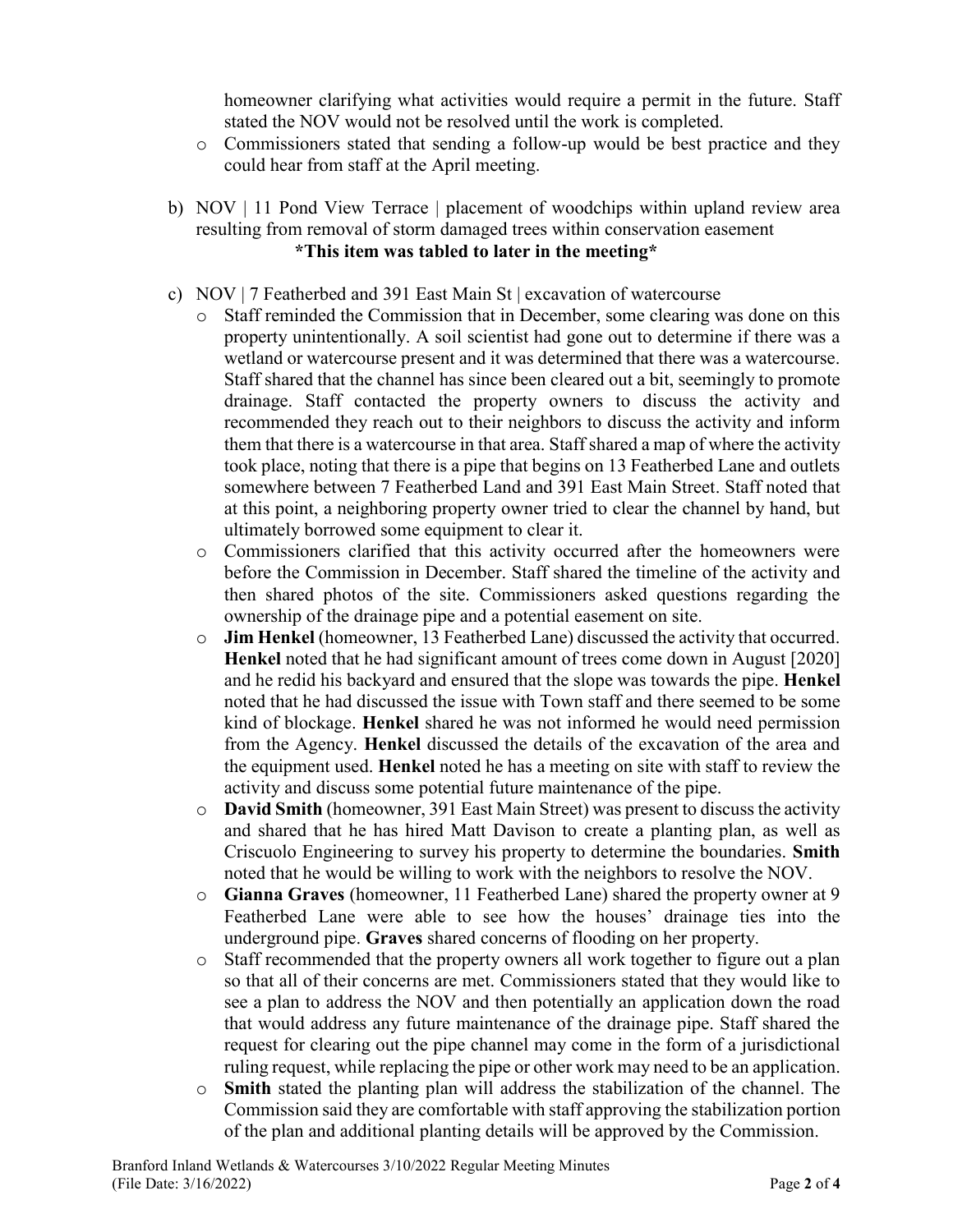- b) NOV | 11 Pond View Terrace | placement of woodchips within upland review area resulting from removal of storm damaged trees within conservation easement
	- o Staff shared details of the proposed plan, noting the plan is to maintain the area as a meadow which will hopefully establish after five years of management.
	- o **Scott Penner** (homeowner, 11 Pond View Terrace) was present to discuss the plan to restore the conservation easement area. **Penner** noted that he had discussed with his landscapers the goal of the management plan and they seem to be in agreement.
	- o Staff shared the plan with the Commission, including the details the seed mix and the mowing schedule. Staff noted that they may need to iron out some details of the mowing schedule with the property owner, but they otherwise think the plan is sufficient. Staff then asked about watering the area. **Penner** noted the area is shaded at the bottom of a slope, so the area doesn't dry out much. **Penner** confirmed that he will ensure the area is appropriated watered if it is an issue.
	- o Commissioners discussed with staff a monitoring requirement. Staff shared that they think it would be appropriate for staff to do follow-up inspections to ensure that the area is being maintained as intended.

**Comm. Botta made a motion to accept the plan for 11 Pond View Terrace to address the removal of trees in a conservation easement with the condition that the mowing schedule be revisited and there be annual inspections which can be done by town staff for no less than three years and possibly extended to five years. Chairman Bassermann seconded the motion.**

### **The motion carried unanimously. (Y-N-A : 7-0-0)**

### 4) **OTHER BUSINESS:**

- a) Regulation Revisions continue review of possible revisions to the Inland Wetlands and Watercourses Regulations
	- o Staff shared they are looking to have a follow-up conversation with Town Counsel before discussing bonds. Staff shared the document drafted with potential changes to the regulations, starting with Section 7.6 regarding the Town's requirements for stormwater management. Staff asked if the Commission wants to differentiate between a new development and a redevelopment. Commissioners asked if this was consistent with the DEEP Model Regulations. Staff said this is not in the model regulations, but it is consistent with the State's stormwater management requirements. Commissioners requested more time to review this. Staff discussed with the Commission why there may be a benefit to having different requirements for redevelopments. Commissioners confirmed they are comfortable with the other changes proposed in this section but would like more guidance regarding stormwater requirements for redevelopments.
	- o Staff continued to review the proposed changes to the regulations, including Section 7.10. Staff shared that they are trying to restructure the section in order to clarify things. Commissioners read through the proposed changes. Commissioners asked questions regarding the proposed language and gave feedback to staff regarding some questions of wording.
	- o Staff said historically the bond was set during the application review process, but recent practice is to set the bond after the permit is issued. Staff suggested wording to reflect the current practice of the Commission. Some of the changes they are suggesting are to ensure the bond is approved during the review process, as well as